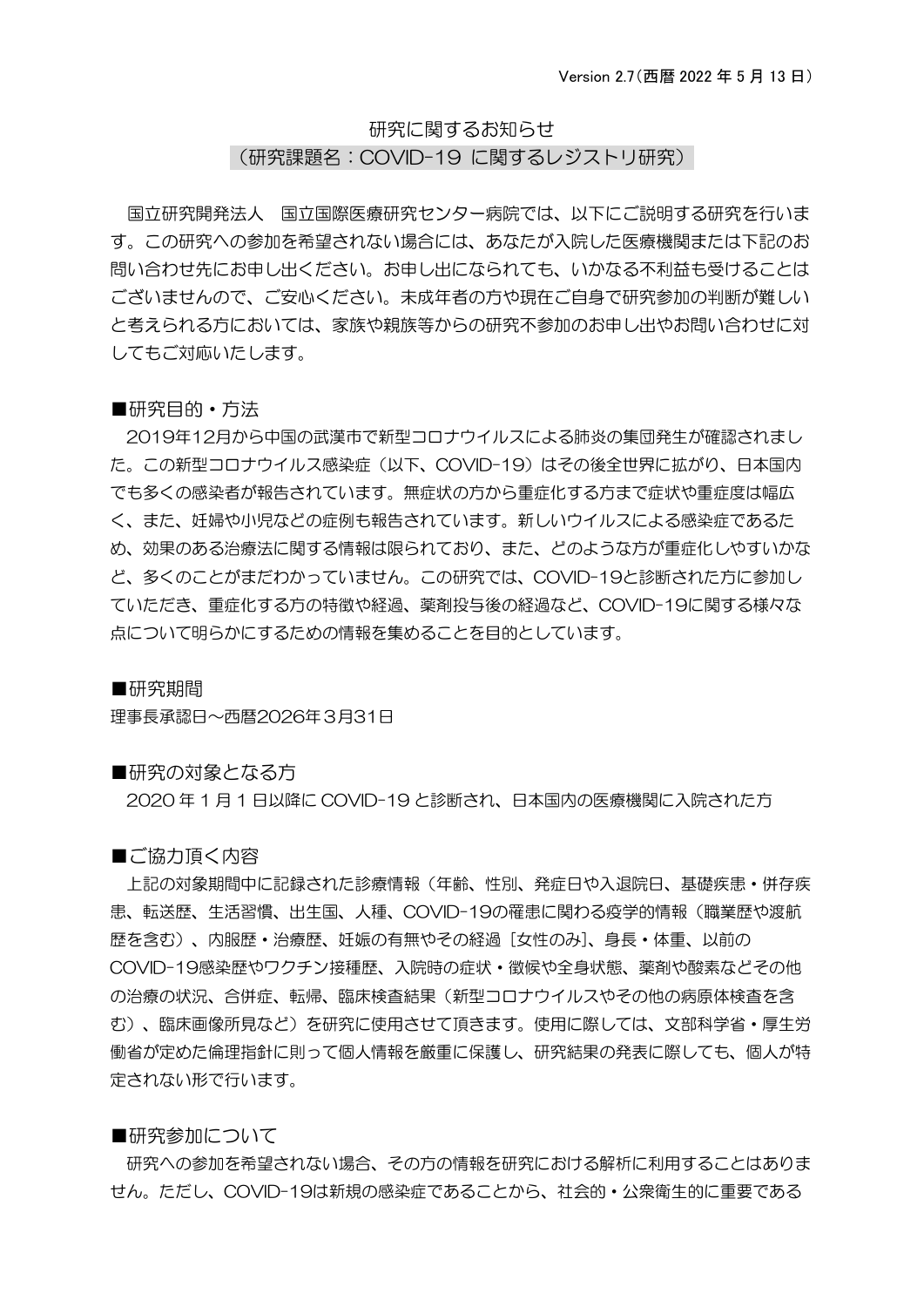Version 2.7(西暦 2022 年 5 月 13 日)

ため、原則として全ての患者さんの情報をこの研究のデータベースには登録させていただきま す。研究に参加される場合でもされない場合でも、患者さん個人を特定できるような情報が外部 に漏れることはありません。

■新興・再興感染症データバンク事業(REBIND)への情報の提供

本研究に登録された情報は、新興・再興感染症データバンク事業(REBIND)へ提供されま す。詳細は別紙「COVID-19に関するレジストリ研究(COVID-19 Registry)にご協力いただい た患者様へ」をご確認ください。

### ■外部への試料・情報の提供

研究データの提供は、特定の関係者以外がアクセスできない状態で行います。提供されるデー タと該当する患者さんを記録しておく匿名化対応表は、該当する患者さんが診療を受けた病院の 研究責任者や個人情報管理者などが保管・管理します。研究のデータは、WHO などの国際的な 研究グループと共有する場合があります。その場合、匿名化対応表は提供せず、個人の特定がで きない状態で共有します。また、社会的意義がある等の理由で本研究データ利用のための審議で 認められた場合のみ、研究データを企業等が利用する可能性があります。この場合も個人の特定 はできません。

# ■研究組織

研究代表機関: 国立研究開発法人国立国際医療研究センター 大曲 貴夫 情報提供機関: COVID-19 の方を診療した国内全ての医療機関

# ■利益相反について

利益相反の状況は、研究代表機関においては NCGM 利益相反マネジメント委員会に報告し、 その指示を受けて適切に管理します。共同研究機関においてはそれぞれの機関のルールにのっと って適切に報告・管理されます。本研究に関する研究全体及び研究者個人として申告すべき利益 相反の状態はありません。

# ■研究計画書等の入手・閲覧方法・手続き等

あなたのご希望により、この研究に参加してくださった方々の個人情報の保護や、この研究の 独創性確保に支障がない範囲で、この研究の計画書や研究の方法に関する資料、研究成果の一部 などをご覧いただくことができます。以下の URL からご確認ください。

<https://covid-registry.ncgm.go.jp/general/>

# ■個人情報の開示に係る手続きについて

本研究で収集させて頂いたご自身の情報を各医療機関の規定に則った形でご覧頂くことも出来 ます。ご希望される方は、COVID-19 のために受診した医療機関にお申し出ください。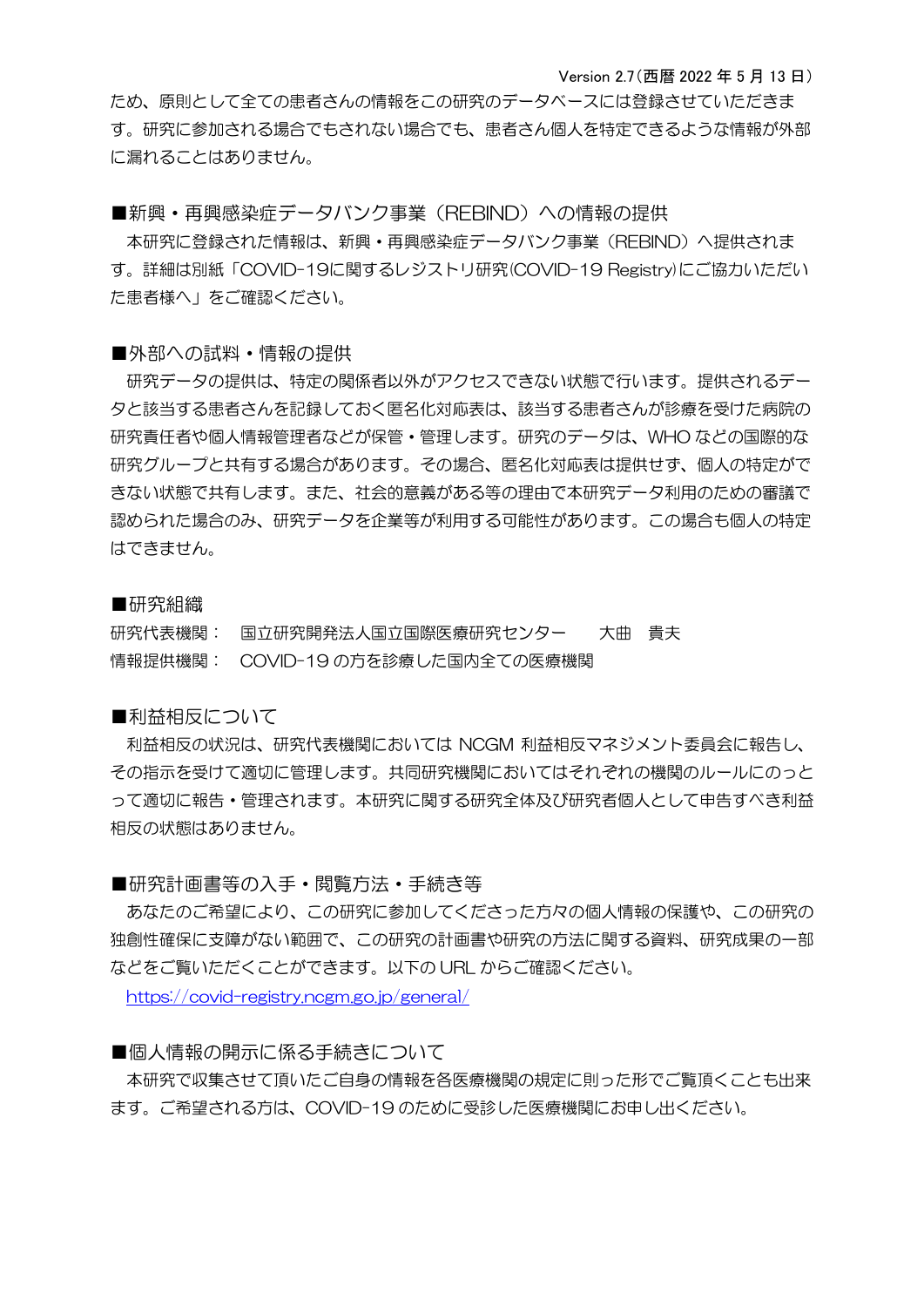■当院の研究青仟者 • 本研究全体の研究代表者:

当院の研究責任者

独立行政法人国立病院機構 大阪刀根山医療センター

感染防止対策室 室長 齊藤利雄

〒560-8552

大阪府豊中市刀根山5丁目1番1号

TEL:(06)6853-2001 (代表)

情報提供分担者:<呼吸器内科> 木田博 三木啓資 辻野和之 <呼吸器 腫瘍内科> 森雅秀 山口俊彦 矢野幸洋 赤澤結貴 金津正樹 石島美佳子 <脳神経内科> 齊藤利雄 <薬剤部> 河合 実

本研究全体の研究代表者

国立研究開発法人国立国際医療研究センター 国際感染症センター 大曲 貴夫

■お問い合わせ先 東京都新宿区戸山1-21-1 国立研究開発法人国立国際医療研究センター COVIDレジストリ研究事務局 03-3202-7181(代表) (月~金 8:30~17:15)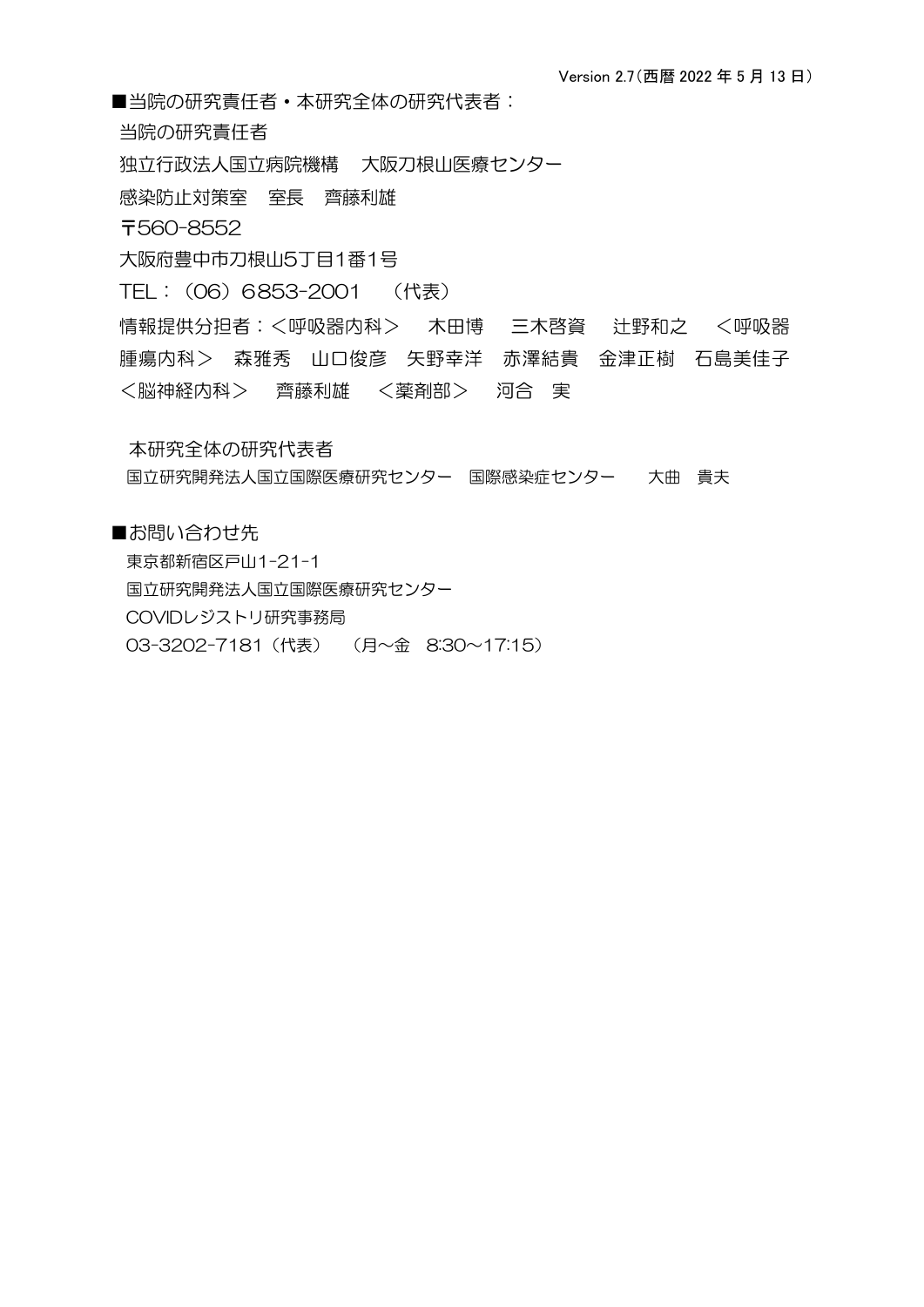# Notification of Clinical Study Study Title: COVID-19 Registry

The National Center for Global Health and Medicine Hospital (NCGM) is conducting the study described below. If you do not wish to participate in this study, you have the right to opt-out from the study. In order to make an optout request, please contact the hospital you were admitted to or make an inquiry to the study office described at the end of this notification. Please be assured that you will not be disadvantaged in any way by making this request. If the patient is a minor or lacks ability to make this request, your legal representative (family, relative, etc.) may make this request on behalf.

#### **Objectives and Methods**

Since December 2019, an outbreak of pneumonia caused by a new coronavirus was confirmed in Wuhan, China. This coronavirus infection (COVID-19) has spread throughout the world, and many cases are reported in Japan as well. Disease severity varies greatly from asymptomatic to severe, and cases are reported in pregnant women and children. Because it is a novel infection, information on effective treatment is limited, and much is still unknown, including the risk factors for developing into a severe condition.

In this study, by utilizing the clinical records, we will enroll the patients diagnosed as COVID-19, and study various outcomes, such as the characteristics and clinical course of those being severely ill, clinical course of those who were administered with certain pharmaceuticals, and more aspects of COVID-19.

#### **Study duration and study target**

Duration: From the day of approval by the director to March 31, 2026.

Target: Patients diagnosed as COVID-19 on and after January 1, 2020, who were admitted to hospitals in Japan

#### **How you will be involved in the study**

Medical information recorded during your stay at your designated hospitals will be utilized for the study. This information includes the following: age; sex; dates of onset, admission, and discharge; underlying diseases; records of hospital transfer; lifestyle; country of birth; race; epidemiologic information on COVID-19 (including occupational background and travel history); treatment and medication history; pregnancy and its course (applicable to women); height and weight; past COVID-19 contraction; vaccination history; admission signs, symptoms, and overall condition; treatment and medication for COVID-19; complications; outcome; results of pathogen testing (new coronavirus and other pathogens); findings from diagnostic image; etc. Upon utilization, we will strictly protect your personal information in accordance with the ethical guidelines set forth by the Ministry of Education, Culture, Sports, Science and Technology and the Ministry of Health, Labour and Welfare. Results of the study will not include information that can identify an individual.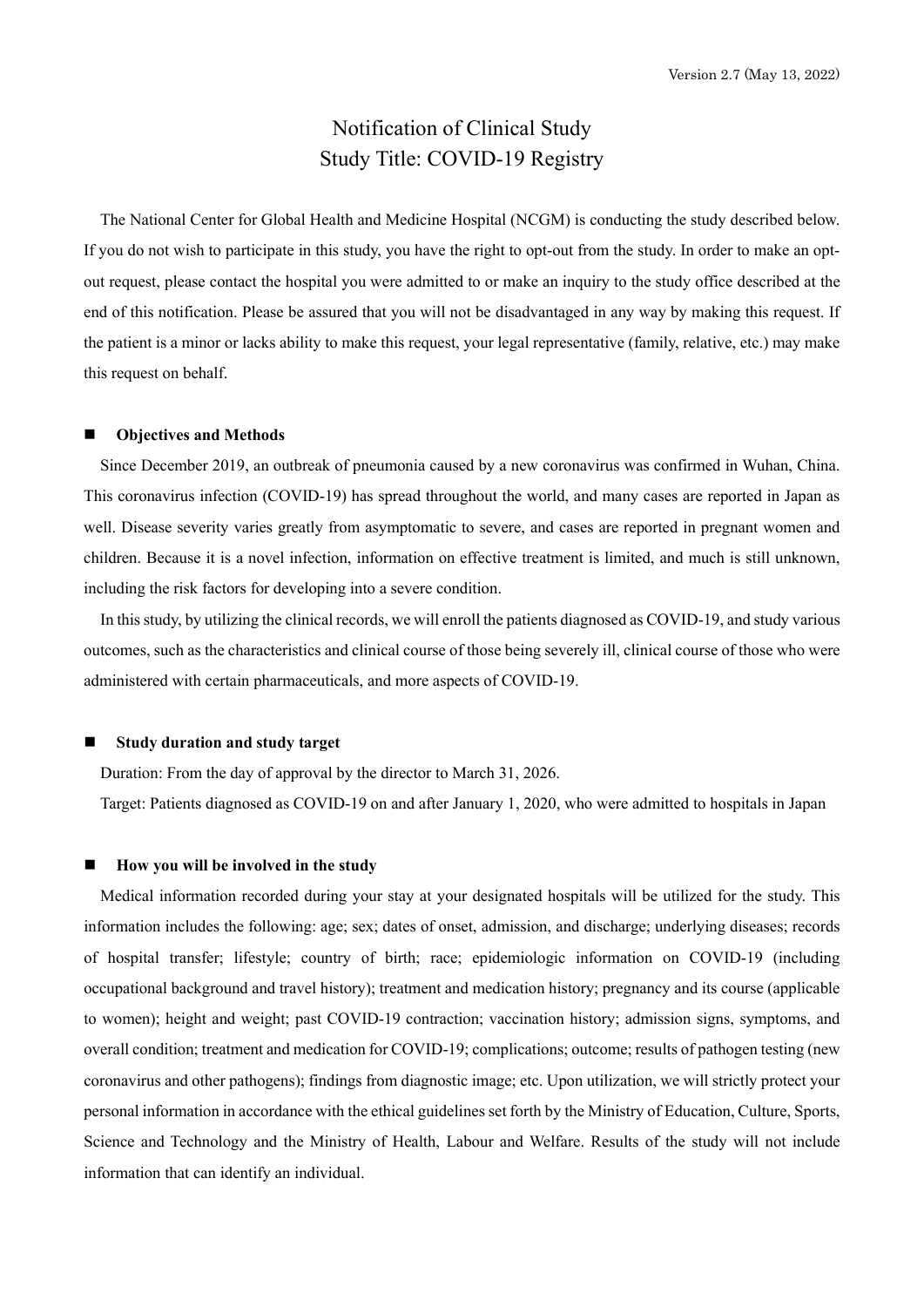#### **Study participation**

If you do not wish your information to be utilized in the study, we will exclude your information for analyses. However, because COVID-19 is a novel infectious disease which is of great social and public health importance, all patient information will be kept in the database regardless of your participation in the study. In any case, information which enables to identify an individual will not be disclosed.

#### **Provision of Information to the Repository of Data and Biospecimen of Infectious Disease (REBIND)**

The information registered in this study will be provided to the Repository of Data and Biospecimen of Infectious Disease (REBIND). For further details, please refer to the appendix " Notice to patients who participated in the COVID-19 Registry ".

#### **Provision of samples and information to the outside world**

Study data will only be accessible to the specific parties involved. Patient identification key will be kept by the investigator at each hospital where patients were admitted and will not be shared with other parties. Study data may be shared with international research groups such as those of World Health Organization (WHO). In such cases, personally identifiable information will not be provided. In addition, data may be used by companies if the intended use was socially significant, after the use was approved in the data usage deliberation. In any of these cases, patient identification key will not be provided, and an individual will not be identified.

#### **Research Organization**

Principal Investigator: Dr. Norio Ohmagari, National Center for Global Health and Medicine Information provider: All medical institutions in Japan where COVID-19 patients were admitted

#### **Conflict of Interests**

Conflict of interests (COI) are reported to the COI Management Committee at NCGM and will be managed according to their instructions. COI of personnel at other involved parties will be managed under the rules of each organization. There is no COI related to this study or investigators.

#### **How to obtain and view research protocols, etc.**

At your request, we can provide you with some study details including study methodology, as long as it does not violate privacy and the right of this study group. If you wish to view this information, please check our website from the URL below.

https://covid-registry.ncgm.go.jp/general/